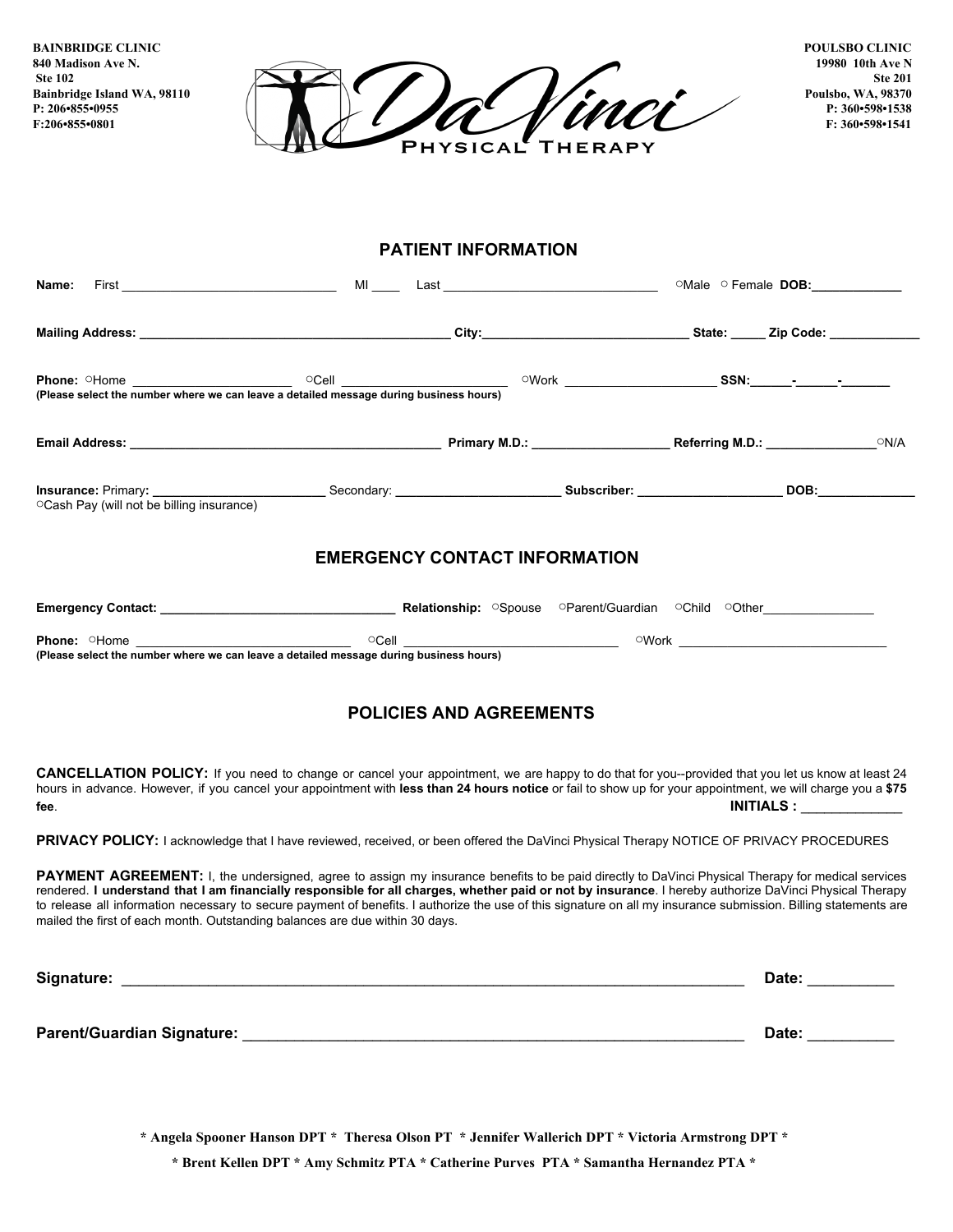



## **CURRENT INJURY INFORMATION**

|   | Briefly, describe what problem<br>brings you to Physical Therapy                                                                  |                   |                    |                                                                                   |                |                                                                                                                                   |
|---|-----------------------------------------------------------------------------------------------------------------------------------|-------------------|--------------------|-----------------------------------------------------------------------------------|----------------|-----------------------------------------------------------------------------------------------------------------------------------|
|   | today:                                                                                                                            |                   |                    |                                                                                   |                | Have you had similar problems? $\circ$ Yes $\circ$ No Date of injury/onset of symptoms:                                           |
|   | Problem is related to:                                                                                                            |                   |                    |                                                                                   |                | <b>o</b> Work <b>o</b> home <b>o</b> sports <b>o</b> fall <b>o</b> auto accident <b>o</b> Other <b>o</b> Surgery (Date): ________ |
|   | Does your pain wake you at<br>night?                                                                                              |                   |                    | ○ Yes ○ No If yes, can you find a comfortable position and return to sleep? ○ Yes |                | □ No                                                                                                                              |
|   | <b>Currently, Symptoms are:</b>                                                                                                   | $\circ$ Improving | □ Staying the same | □ Worsening                                                                       | o Intermittent |                                                                                                                                   |
|   | <b>Activities that Increase</b><br><b>Symptoms:</b>                                                                               |                   |                    |                                                                                   |                |                                                                                                                                   |
|   | <b>Activities that Decrease</b><br>Symptoms:                                                                                      |                   |                    |                                                                                   |                |                                                                                                                                   |
|   | Are you able to work?                                                                                                             |                   |                    |                                                                                   |                | □ Retired □ Yes (full duty) □ Yes (light duty) □ No If No, last date worked: _________                                            |
|   | <b>Aggravating Factors:</b>                                                                                                       |                   |                    |                                                                                   |                |                                                                                                                                   |
| O | Sitting<br>O                                                                                                                      | Loss of Balance   | $\Box$             | Dropping Items                                                                    | $\Box$         | Numbness in Groin or Buttocks                                                                                                     |
| о | Standing<br>O                                                                                                                     | Walking           | $\Box$             | Lying Down                                                                        | $\Box$         | Numbness in Extremities                                                                                                           |
| O | Stairs<br>O                                                                                                                       | Squatting         | $\Box$             | Rotation /Bending                                                                 | $\Box$         | Incontinence                                                                                                                      |
|   |                                                                                                                                   |                   | <b>IMAGING</b>     |                                                                                   |                |                                                                                                                                   |
|   | Have you had any medical imaging performed? $\circ$ Yes $\circ$ No If yes, please specify (i.e., X-Ray, MRI, Arthrogram, CT Scan) |                   |                    |                                                                                   |                |                                                                                                                                   |
|   | <b>Type of Imaging</b>                                                                                                            |                   |                    | <b>Where Performed</b>                                                            |                | <b>Date</b>                                                                                                                       |
|   |                                                                                                                                   |                   |                    |                                                                                   |                |                                                                                                                                   |
|   |                                                                                                                                   |                   |                    |                                                                                   |                |                                                                                                                                   |
|   |                                                                                                                                   |                   |                    |                                                                                   |                |                                                                                                                                   |

**\* Angela Spooner Hanson DPT \* Theresa Olson PT \* Jennifer Wallerich DPT \* Victoria Armstrong DPT \***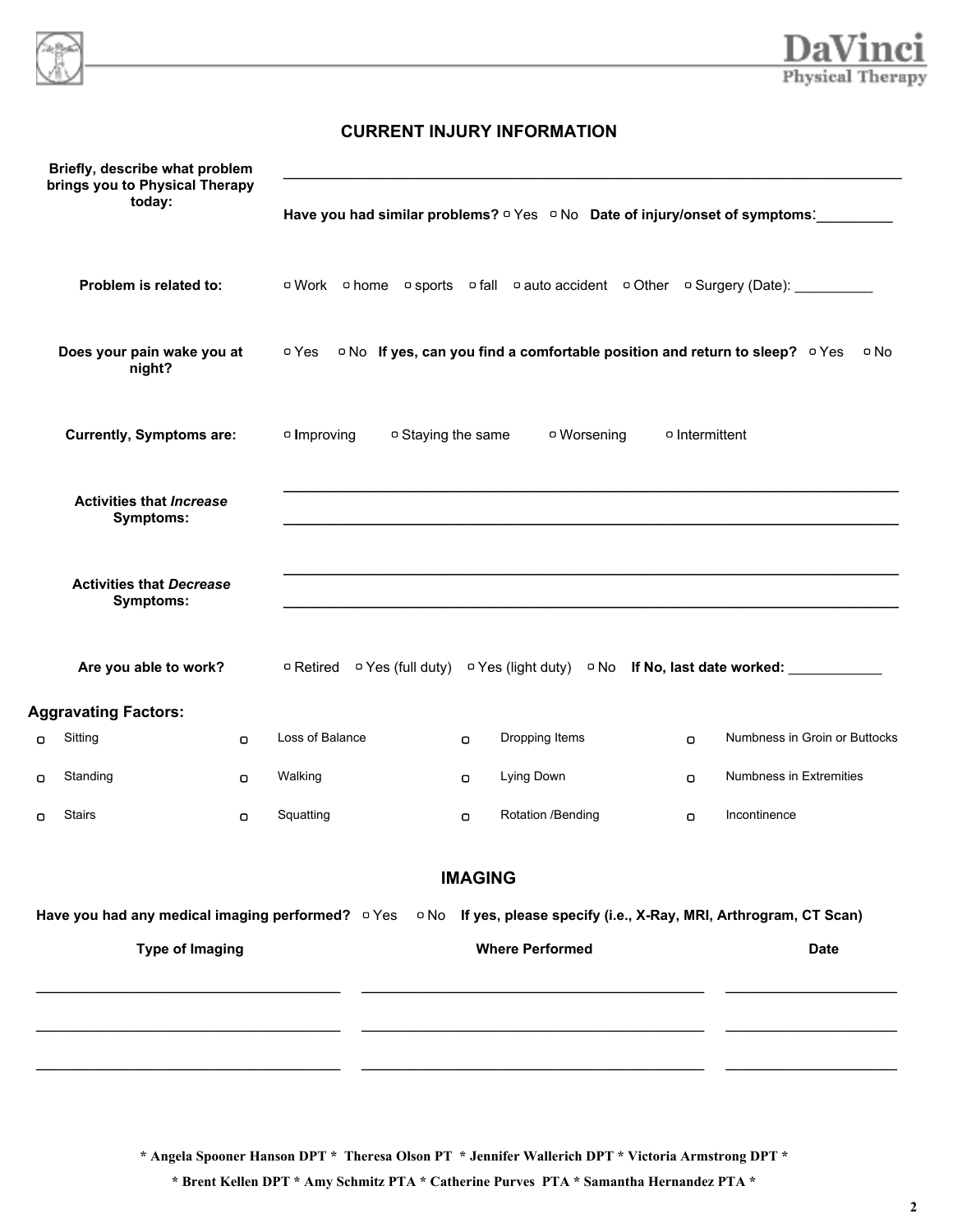



# **PAIN INDICATOR**

Please use the drawings below to indicate where you feel symptoms **RIGHT NOW**.



## **PAIN SCALE**

Using the scales below, please fill in the number that most accurately describes the intensity of your pain:

|                 | <b>Moderate Pain</b> |                                               |                                               |                                             |            |                | <b>Extreme Pain</b> |                |     |   |     |
|-----------------|----------------------|-----------------------------------------------|-----------------------------------------------|---------------------------------------------|------------|----------------|---------------------|----------------|-----|---|-----|
|                 | $\Omega$             | $\overline{1}$                                | $\overline{2}$                                | 3                                           | 4          | 5 <sub>5</sub> | 6                   | $\overline{7}$ | 8   | 9 | 10. |
| <b>AT WORST</b> | $(\ )$               | $\left( \begin{array}{c} \end{array} \right)$ | $\bigcirc$                                    | $\bigcirc$                                  | $\bigcirc$ | $\bigcirc$     | $\bigcirc$          | $\bigcirc$     | ( ) |   |     |
| <b>CURRENT</b>  | ( )                  | $(\ )$                                        | $\left(\begin{array}{ccc} \end{array}\right)$ | $\bigcirc$                                  | $\bigcirc$ | $\bigcirc$     | $\bigcirc$          | $\bigcirc$     | ( ) |   |     |
| <b>AT BEST</b>  |                      |                                               | ( )                                           | $\left(\begin{array}{c} \end{array}\right)$ | $\bigcirc$ | ( )            | $($ )               | ( )            |     |   |     |

**\* Angela Spooner Hanson DPT \* Theresa Olson PT \* Jennifer Wallerich DPT \* Victoria Armstrong DPT \***